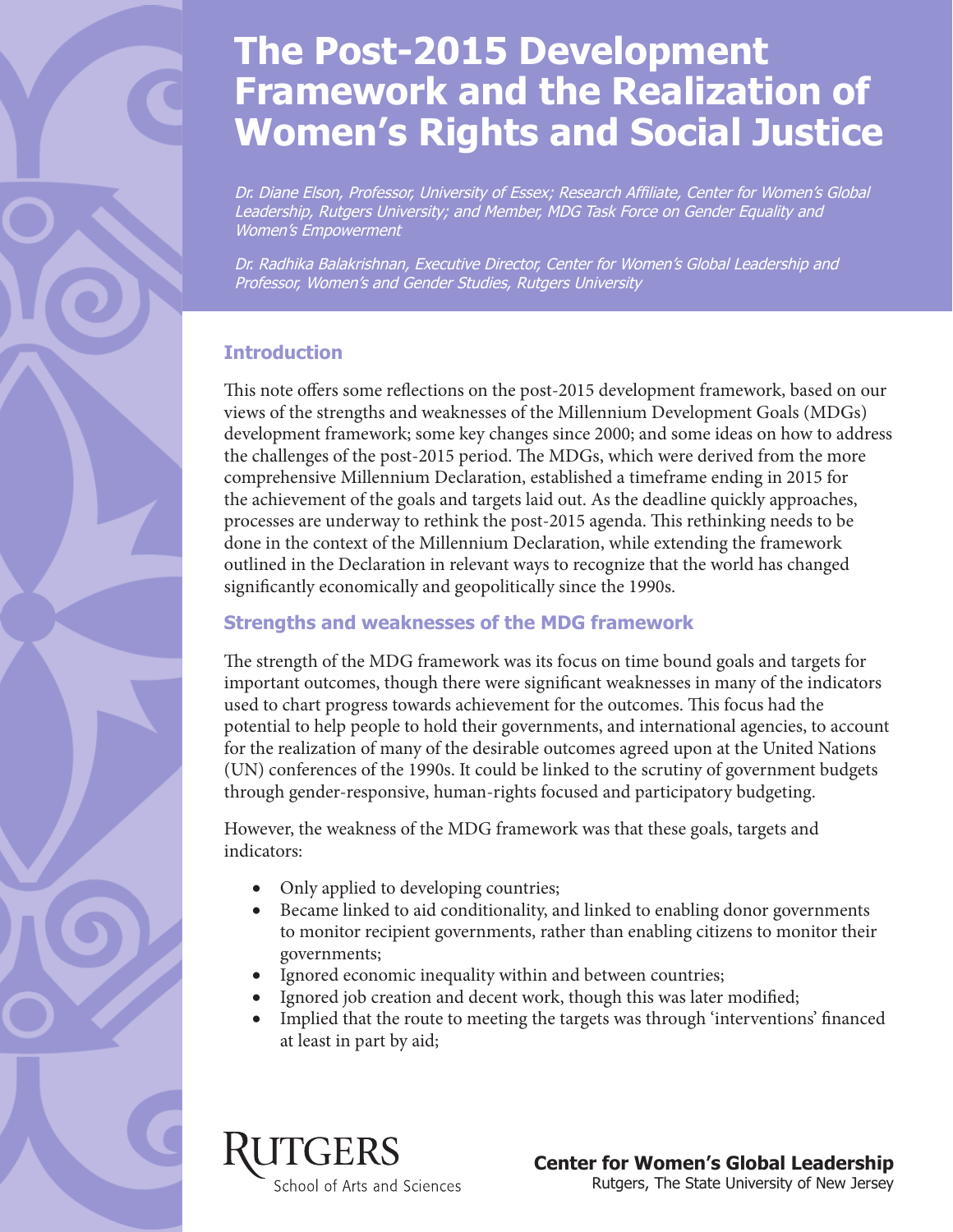

- Were not embedded in coherent development strategies, and by default became vehicles for the continuation of neo-liberal development policies;
- Largely ignored domestic resource mobilization, monetary policy, international trade, and international finance;
- Ignored the role, both positive and negative of the private sector;
- Formulated the goal of promoting gender equality and women's empowerment without a focus on realizing women's rights, providing no safeguards against 'equalizing down' and giving no substance to the ambiguous term 'empowerment';
- Reduced this goal to parity in educational enrollment in primary and secondary schooling, supplemented by indicators of women's share of seats in national parliaments, and share of nonagricultural paid employment;
- Paid no specific attention to the unpaid economy, even though this is critical for both the care of human beings and the care of the environment;
- • Detached development from the international normative framework and accountability mechanisms provided by human rights (although the Millennium Declaration had made this link).

#### **Key Changes Since 2000**

The international and national context has changed significantly:

- Many more developing countries are now 'middle income countries';
- The balance of global economic power has shifted decisively to Asia;
- The large fast growing developing countries have themselves become donors;
- Economic inequality within and between countries has increased rapidly;
- There has been a global financial crisis, from which recovery has been faltering, even in the fastest growing economies such as China;
- There has not been a thorough reform of the international banking system: the financial sector has been bailed out and low and middle income people throughout the world are paying the price;
- Unemployment, especially youth employment, has increased substantially;
- Precarious employment, that lacks economic and social rights, has grown;
- Human rights have in some ways been strengthened; for instance through the introduction of electoral democracy in a number of countries where it had been absent; and the engagement of civil society organizations with human rights; and
- Human rights, and especially women's rights, have been weakened by the growth of claims that they are purely individual rights that are at odds with 'traditional cultural values' that put more value on collectivities.

### **Reframing the post-2015 development agenda**

The post-2015 development framework cannot be a continuation of the MDG framework, just tweaked through a few improvements to the formulation of the goals, targets and indicators.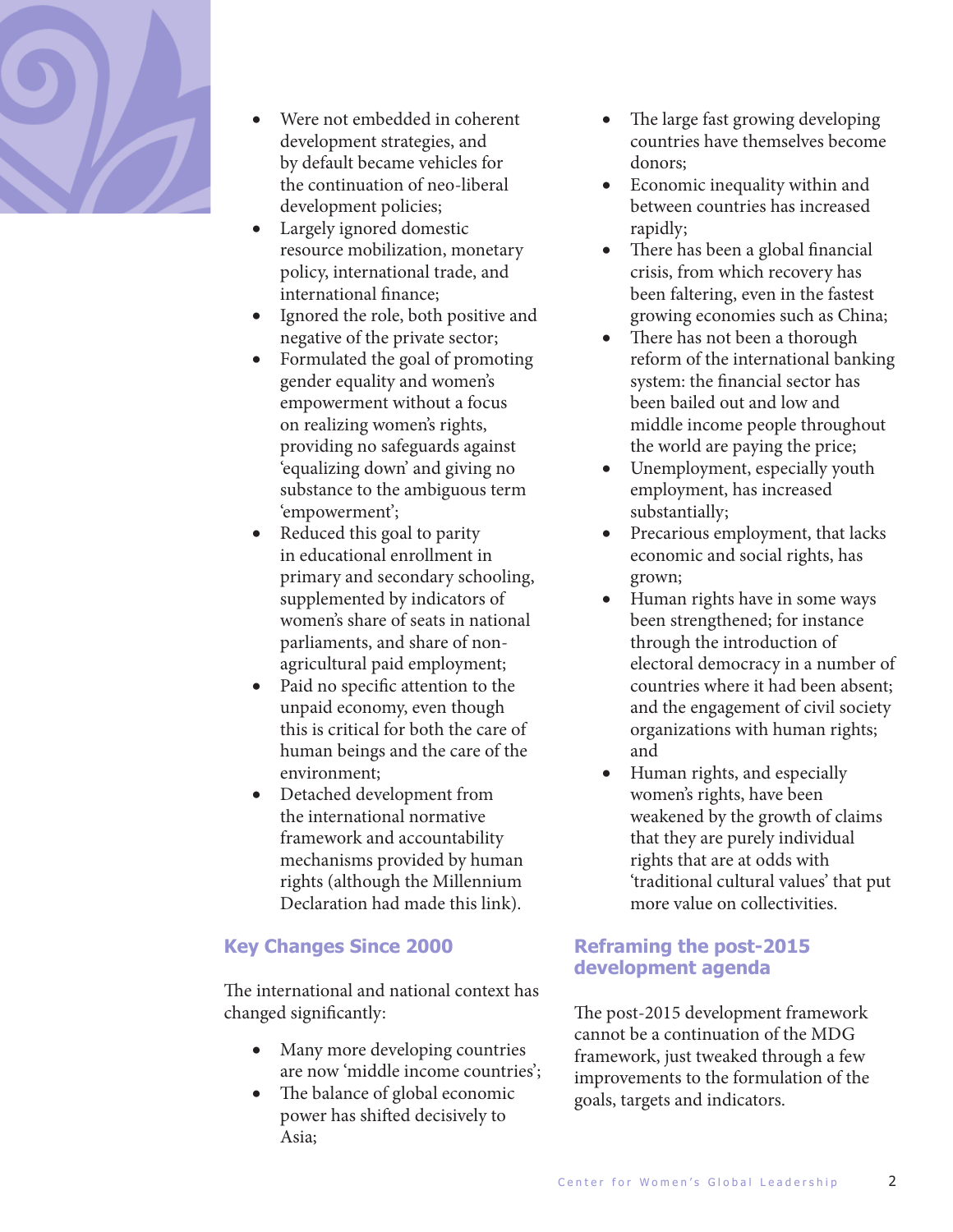

The global financial crisis, whose true extent become apparent in 2008, demonstrated that the state of the macroeconomy can have a direct and immediate impact on the realization of social and economic rights and advancements towards achieving substantive development outcomes. However, the MDGs make no reference to macroeconomic policies. Macroeconomic policies are treated as backstage interventions, setting the stage for achieving the development goals, but the MDGS offered little concrete policy guidance. Yet the standard approaches to macroeconomic policies over the past three decades have often undermined, rather than supported, the realization of rights and desired development outcomes.

The period since the global financial crisis has been marked by retrogression in the realization of social and economic rights for many people in many countries. The failure of key governments to implement adequate regulation of financial markets and institutions during the three decades leading up to the crisis is a failure to meet the human rights obligation of the state to protect rights from the actions of third parties that might threaten those rights. The policies of fiscal austerity that have been implemented in some countries in the wake of the crisis are further compounding the adverse impact of the financial crisis on enjoyment of economic and social rights. The crisis demonstrates that the action, or lack of action, by one country can dramatically affect the realization of rights elsewhere.

More broadly, whether monetary, fiscal, and exchange rate policies are aligned with the most pressing concerns of social justice, human rights and development remains a critical issue. The lack of attention to the design of macroeconomic policies that support realization of human

rights must be addressed in the post-2015 framework.

The new agenda must break away from the sterile donor/recipient framework and it must offer a new understanding of development and partnerships and a clear understanding of the enabling macroeconomic environment required to achieve the new objectives.

Of course, there have been attempts to offer new understandings of development, but they all have weaknesses. A reformulation of development as 'human development' has, sadly, lost its cutting edge as it has been increasingly interpreted as merely investment in human capital. A focus on 'inclusive growth' has obscured the fact that for many people, especially women, the problem is not exclusion, but inclusion on very unequal terms. 'Sustainable development' has morphed into 'green economy' without taking on board the need for much more fundamental changes in what is produced, by whom and for whom. Consumerism as a practice and ideology that shapes peoples' aspirations has not been challenged. The importance of redistributing resources from the global rich (who have the largest carbon footprint) to the global poor (who have a much lower carbon footprint) has not been made central to the 'sustainability' agenda.

A new understanding of development needs to be framed in terms of the achievement of social justice, and development partnerships as the cooperation of governments, international agencies, businesses, and civil society organizations to achieve social justice.

Social justice can be articulated in terms of human rights norms. Human rights are not rights of individuals considered in isolation from other human beings. They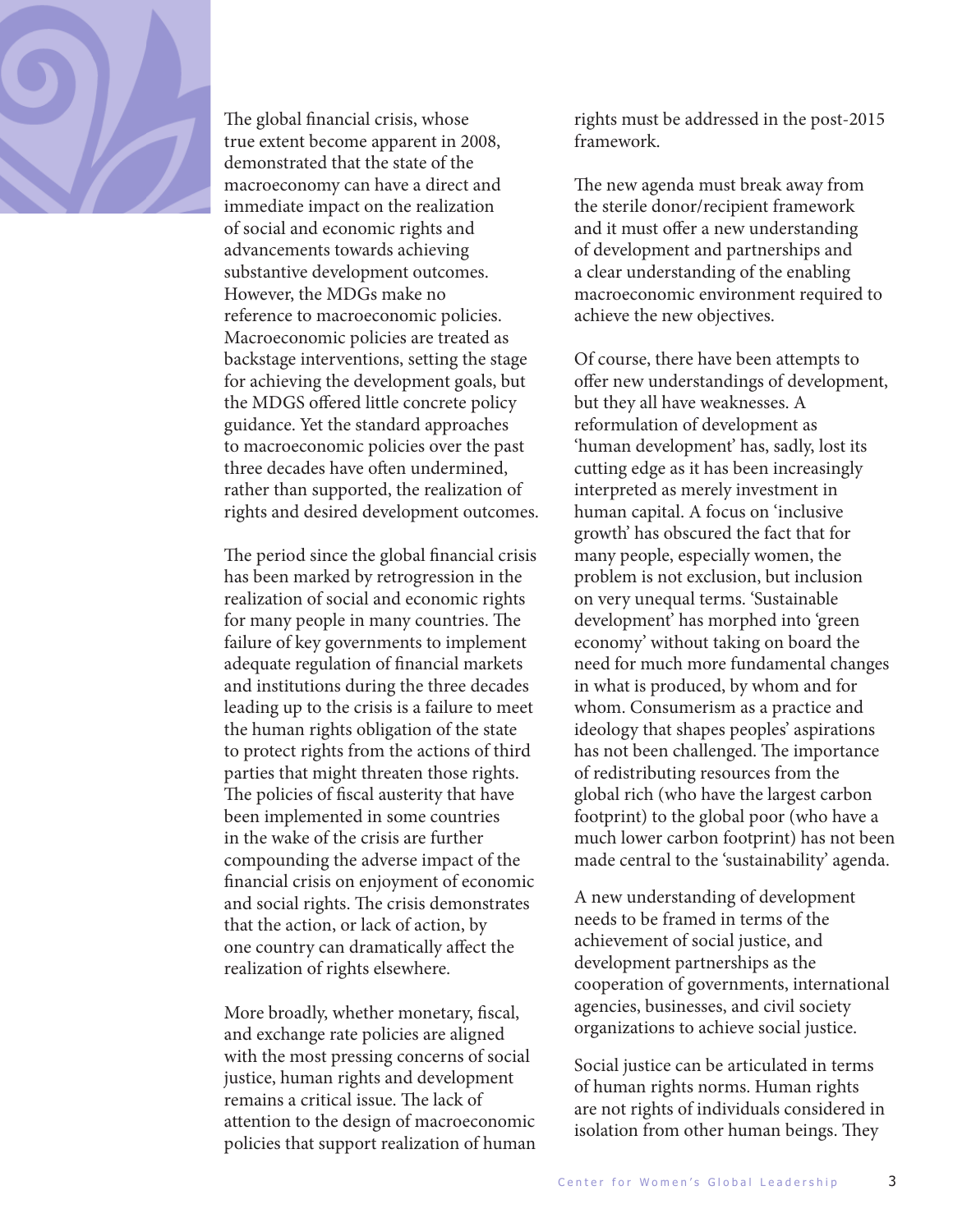

are the rights of individuals considered as part of humanity, interconnected in many ways with other human beings, members of society.

Human rights necessarily have a collective as well as an individual dimension. The realization of human rights for each and every individual requires collective action and collective provision; collective action to articulate and claim rights; collective provision through the public sector to ensure that each individual can enjoy their rights (even the well-off need a well functioning justice system). There is a necessary and creative process of tension and collaboration between the individual and the collective in claiming and realizing human rights. We think there is too often a one–sided and false polarization between individuals and collectives. In the post MDG framework, we need to focus more on how collective entities can be harnessed to realize rather than obstruct realization of human rights.

It is important to remind *all* development actors (both state and non-state) that they have human rights obligations, for economic and social as well as for other rights. A post MDG development framework must emphasize that the realization of human rights is not an optional extra, but as something to which every Finance Minister, every Planning Commission, every Minister for Trade, Industry and Agriculture, every Central Bank, must pay attention.

The human rights framework provides a system of peer to peer monitoring of *all*  countries through the periodic reporting mechanism, and this should be linked to the monitoring of progress in the post-2015 period.

A human rights perspective provides a much richer understanding of what needs to be done. For instance, the realization

of the right to food requires not just the ending of malnutrition, which is considered in terms of inadequate calorie consumption (as suggested by MDG indicators: prevalence of underweight children under 5 years of age, and proportion of population below minimum level of dietary energy consumption). It also requires the realization of affordable healthy diets (which requires attention to overweight as well as underweight children, and consumption of vitamins as well as calories). Investigations of the right to food have directed attention to the whole system of production, distribution and consumption of food, the distribution of power and risk within this system; and the economic drivers of unhealthy diets. They have shown the inadequacy of attempts at 'quick fixes' through distribution of aid-financed 'nutritional supplements', produced by big food corporations. It has become clear that policy to realize the right to food requires an understanding of agricultural polices, women's access to land, the impact of trade agreements and the role of agri-business in defining access to food.

Although businesses should be included in the post-2015 agenda, there must not be an uncritical embrace of the private sector as the key driver of development. Much of the private sector, left to itself, is likely to increase inequality, precarious work, tax avoidance and evasion, systemic financial risk, environmental degradation and failure to realize human rights. Its primary goal, after all, is to make profits. Business has to be well-regulated, including through civil society scrutiny and international cooperation. And any tendency to characterize such regulation as 'red tape' that necessarily obstructs growth must be resisted. More attention should be focused on non-profit parts of the private sector such as cooperatives and mutuals. The human rights obligation to protect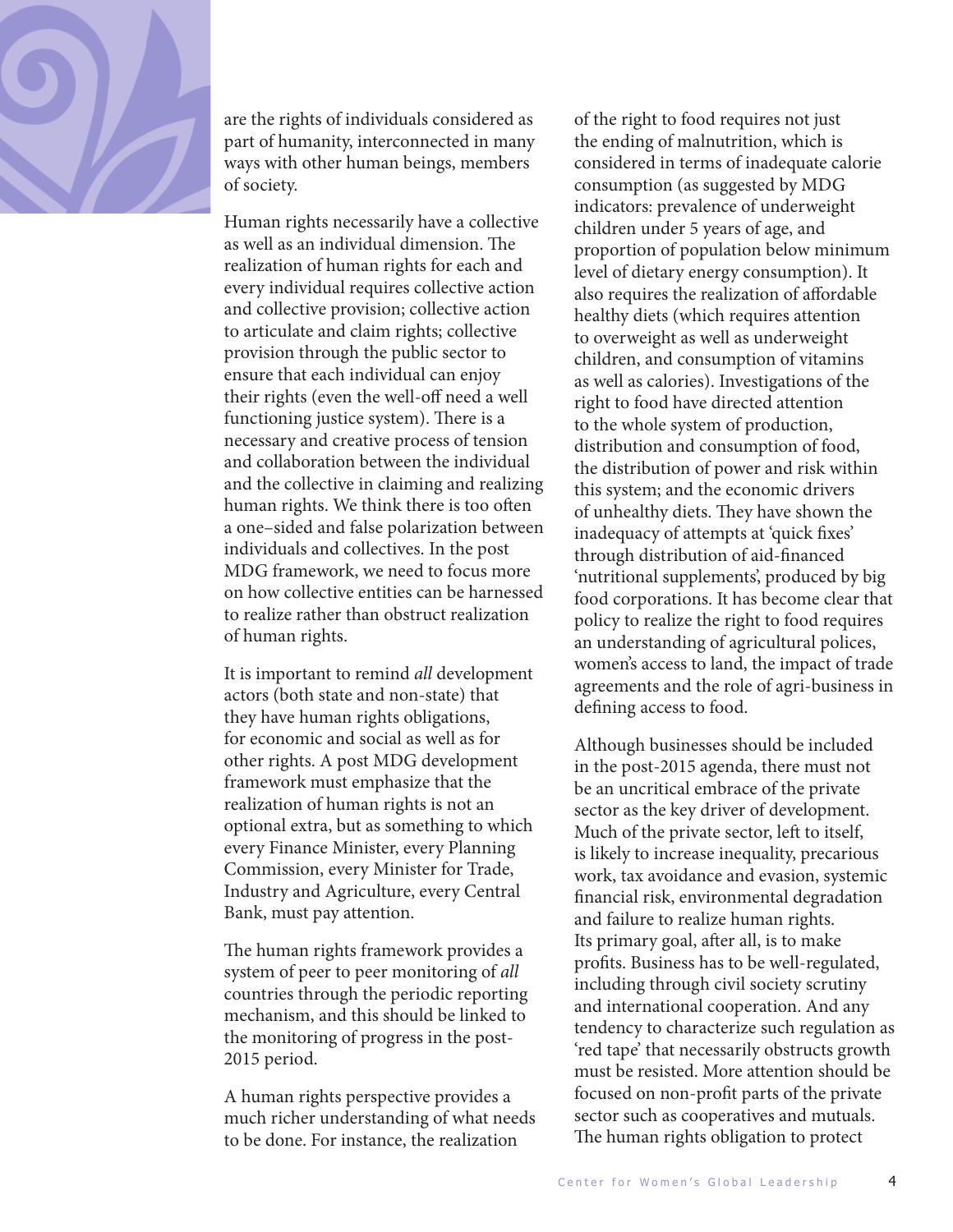

against third party violations means that states must ensure adequate regulation of business.

The governance problems of the global economy must be addressed, in particular the regulation of financial businesses, and the governance of the International Monetary Fund (IMF) and World Bank. In the immediate aftermath of the global financial crisis in 2008, there was a partially successful attempt through the G20 for a coordinated policy response, that prevented a global downturn becoming a global depression. However this coordinated response was not maintained and no substantial reforms in the regulation of financial businesses were carried out. Unless these governance issues are resolved, the post-2015 development framework will be continually at risk. Extraterritorial obligations need to be considered and put front and center of a new global economic architecture.

#### **Gender issues in the post-2015 development framework**

Within a human rights oriented post-2015 development framework, gender issues should be addressed in terms of the realization women's rights (as spelt out in all the human rights treaties, economic, social and cultural, as well as civil and political); and gender equality should be addressed in relation to the Convention on the Elimination of All Forms of Discrimination against Women (CEDAW).

The MDGs did not have as a goal 'the realization of women's rights', instead Goal 3 was 'promote gender equality and women's empowerment' and the indicators were:

- Ratio of girls to boys in primary, secondary and tertiary education;
- Share of women in wage employment in the non-

agricultural sector; and

• Proportion of seats held by women in national parliament.

This was weak in the following ways:

- Gender equality could be understood in terms of numerical parity, as in education, or labour market participation;
- Gender equality could be understood in purely formal terms, as absence of laws explicitly discriminating against women;
- Gender equality could be understood as pertaining only to the 'public sphere'- the school, the economy, the state- and not to the 'private sphere'- the household and the community. Among other things, this could lead to neglect of policy to eliminate gender-based violence against women;
- Gender equality could be understood as requiring identical treatment, with no scope for 'temporary special measures' to address a history of disadvantage;
- Women's empowerment could be understood in terms of earning an income, irrespective of the conditions under which the income was earned, and irrespective of whether women were able to control the use of their income;
- Women's empowerment could be understood in terms of an increase in women's share of positions in parliament, irrespective of how circumscribed the power of the parliament was and whether women parliamentarians actually promoted women's rights; and
- There was no encouragement to examine the intersection between gender and other forms of disadvantage such as race, class, ethnicity and sexuality.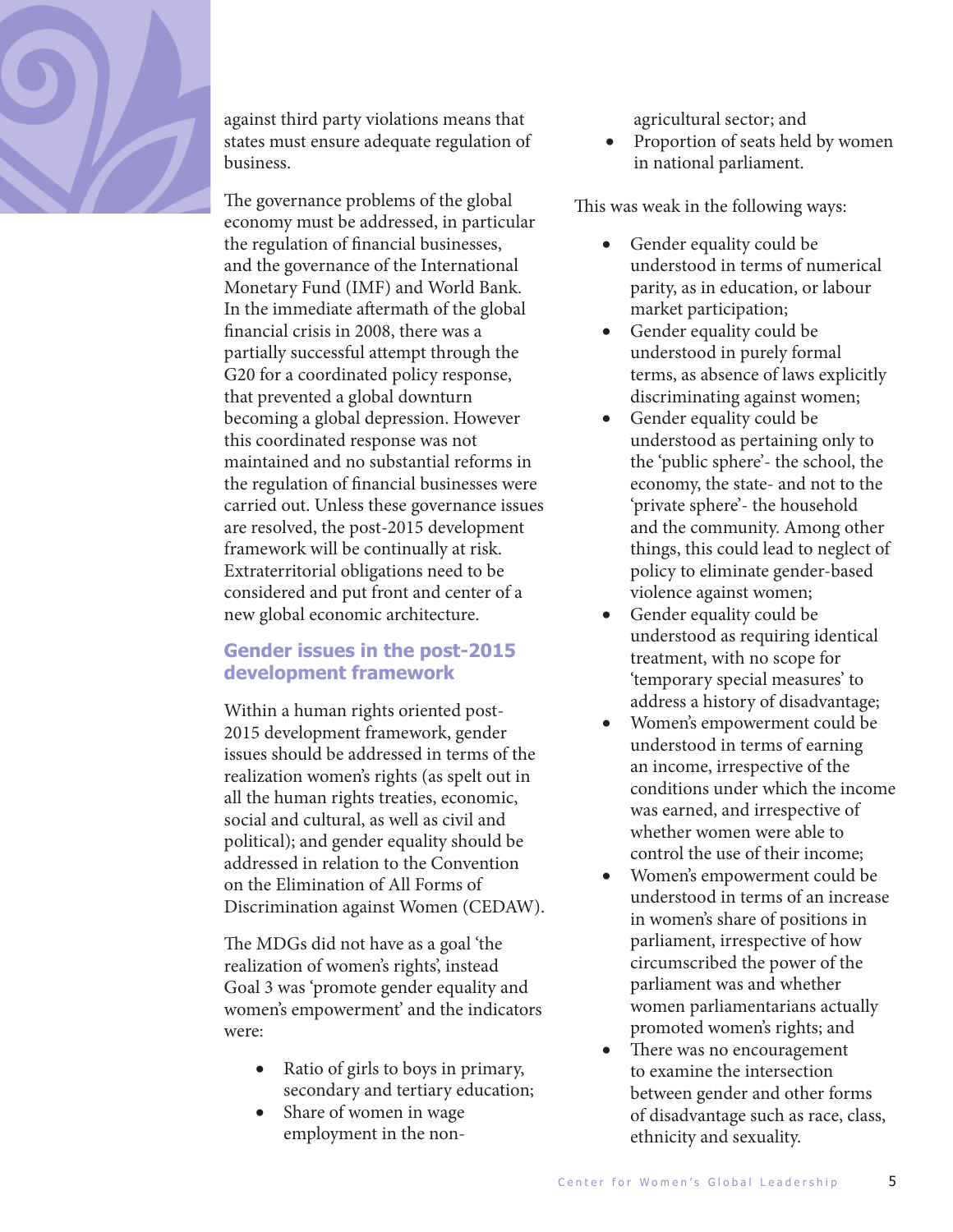

The MDG Task Force on Goal 3 raised many of these issues, however without a focus on women's rights in the MDGs was unable to offset these weaknesses.

If the post-2015 framework continues to have goals, targets and indicators, it is essential the gender goal is reformulated. If the same formulation is continued, there is every likelihood that 'gender equality' will simply be subsumed into a more general goal of 'reduce inequality', with a focus on economic inequality between households, with the danger women get submerged in the households in which they live and are not recognized as autonomous beings.

If there is to be another set of internationally agreed goals, the gender goal should be 'realize women's rights, including economic, social and cultural, as well as civil and political rights'.

In spelling out what this means, reference should be made to the International Covenant on Civil and Political Rights (ICCPR), International Covenant on Economic, Social and Cultural Rights (ICESCR), International Covenant on the Rights of the Child (CRC), Convention on the Elimination of All Forms of Racial Discrimination (CERD), CEDAW and International Labour Organization (ILO) Conventions as they provide principles for setting benchmarks for assessing the extent to which people are deprived of their rights, and benchmarks for assessing the extent to which policy has been conducted in ways to realize rights. On the basis of these principles, we have developed ways of assessing the extent to which governments comply with obligations and the extent to which policies result in realization of human rights, using methods and data that can be used by civil society groups, as well as international agencies and governments (see Resources).

In understanding the extent to which women enjoy rights on an equal basis with men, reference should be made to CEDAW and the General Recommendations of the CEDAW Committee. It is clear that there must be substantive, not merely formal, equality in enjoyment of all the rights specified in other treaties; and that differential treatment can be justified if it is in redress of past disadvantage. It is worth stressing that CEDAW refers to economic and social as well as other rights. CEDAW also provides principles by which public policies can be judged (see Resources for an example relating to fiscal policy).

Other than the human rights conventions and covenants set out above, the commitments made in the Vienna Declaration and Programme of Action, the International Conference on Population and Development (ICPD) Programme for Action, the Copenhagen Declaration and Beijing Platform for Action need to be reaffirmed and built upon. This would mean addressing violence against women, and reproductive and sexual health and rights, as well as women's economic and social rights.

#### **Indicators**

Framing post-2015 development in terms of social justice, human rights and women's rights, provides a much richer interpretative context for the choice and use of quantitative indicators. Such indicators can never fully capture the rich complexity of development goals, but they can provide useful accountability tools provided they are not treated as detached, stand-alone targets, but rather as indicators of conduct of policy processes and extents of deprivation/realization of rights. Challenges in realizing women's rights persist all over the world, but they are different in different places, and different women may have different priorities about